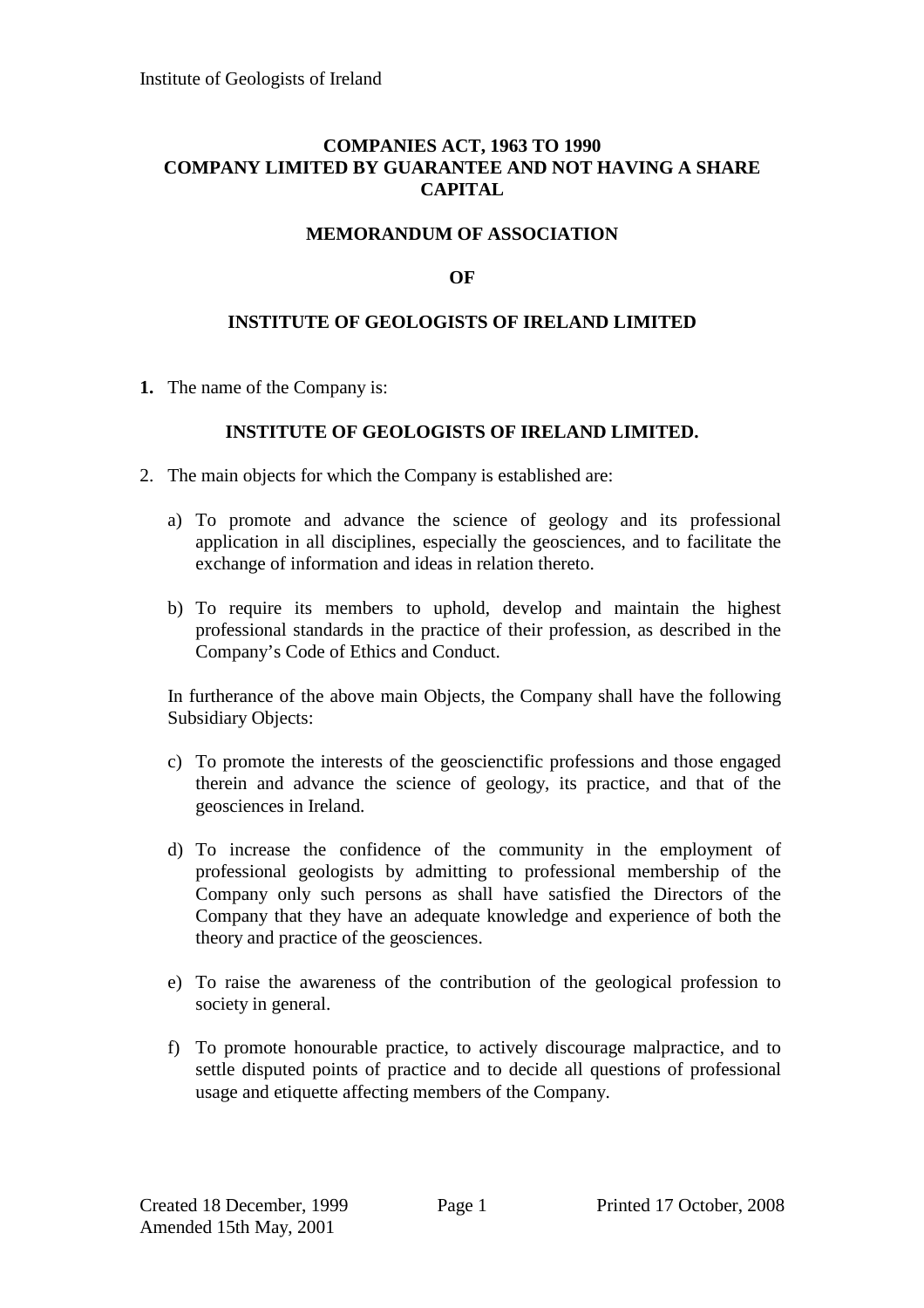- g) To improve the general and professional practice of persons engaged or intending to engage in the profession by organising appropriate professional development programmes for its members.
- h) To grant certificates of membership, and to provide for the registration by the Company of holders of such certificates.
- i) To develop good relations with other relevant geological organisations in Ireland and elsewhere in the world, and to promote mutual recognition of geological certification.
- 3. In order for the Company to pursue the foregoing objectives the Company is empowered to do and carry out all such things as are in the opinion of the Directors incidental to or conducive to the attainment of the above objects or any one of them provided that the Company shall not support with its funds and endeavour to impose on or procure to be observed by its members or any others any regulation or restriction which if an object of the Company would make it a trade union.
- 4. The income and property of the Company, whencesoever derived, shall be applied solely towards the promotion of the objects of the Company as set forth in this Memorandum of Association and no portion thereof shall be paid or transferred directly or indirectly, by way of dividends, bonus or otherwise howsoever by way of profit, to the members of the Company.
- 5. Provided that nothing herein shall prevent the payment, in good faith, of reasonable and proper remuneration to any officer or servant of the Company, or to any member of the Company, in return for any services actually rendered to the Company, nor prevent the payment of interest at a rate not exceeding five per cent per annum on money lent or reasonable and proper rent on premises demised or let by any member to the Company; but so that no member of the Board of Directors or any Committee of the Company shall be appointed to any salaried office of the Company or any office of the Company paid by fees, and that no remuneration or other benefit in money or money's worth shall be given by the Company to any member of such Board of Directors or Committee, except repayment of out-ofpocket expenses and interest at the rate aforesaid on money lent or reasonable and proper rent for premises demised or let to the Company: provided that the provision last aforesaid shall not apply to any payment to any Company of which a member of the Board of Directors or Committee of Directors may be a member, and in which such member shall not be bound to account for any share of profits he may receive in respect of any such payment.
- 6. The liability of the members is limited.